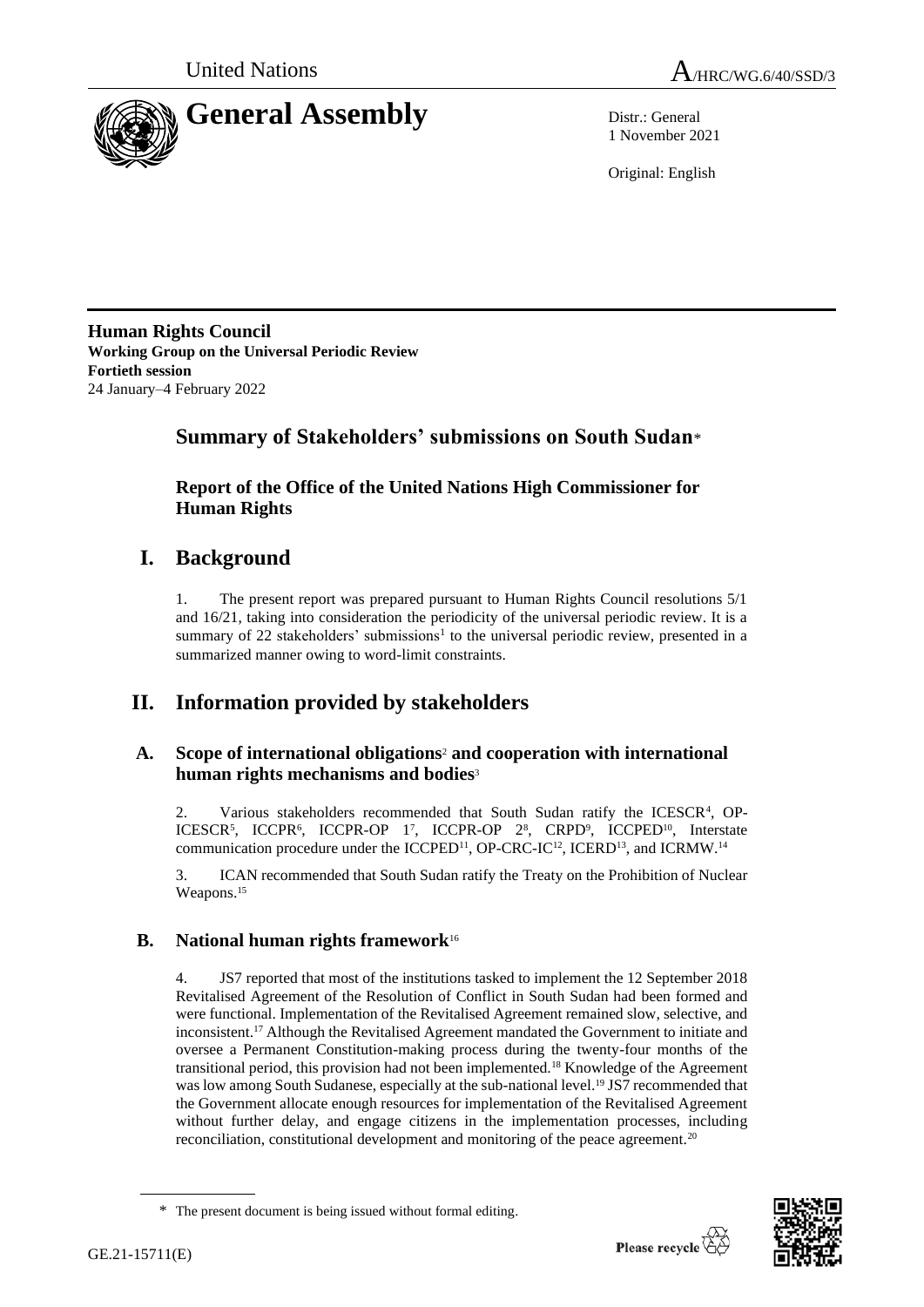5. AI reported that South Sudan's national human rights commission was mandated to monitor the rights and freedoms in the Bill of Rights and investigate complaints of human rights violations, but the President had not appointed a Chairperson, so the commission was not fully established.<sup>21</sup>

6. AI noted that crimes under international law had not been incorporated into South Sudanese law, and the 2015 Penal Code Amendment Bill on these crimes was still under parliamentary discussion. <sup>22</sup> AI recommended that South Sudan amend the definitions of crimes under international law currently incorporated in the Amendment Bill in conformity with international law and include provisions on torture, enforced disappearance, command responsibility, and the non-applicability of amnesties and immunities, and amend the Penal Code to ensure conformity with human rights obligations.<sup>23</sup>

7. JS4 informed that the Child Act 2008 provided for the Establishment and Functions of an Independent Child Commission to investigate complaints and monitor compliance of the CRC, but such a Commission had not been established. <sup>24</sup> JS4 recommended that the Government establish and resource an Independent Child Commission in line with the Child Act 2008.<sup>25</sup>

8. JS7 noted that, although the Revitalised Agreement provided for the reconstitution of a competent and independent National Elections Commission to conduct elections before the end of the Transitional period, within seven months, this period had elapsed and there were reportedly no census or election plans. JS7 stated that the Government should put in place mechanisms to create a conducive environment for elections, including reconstituting a Commission. 26

# **C. Implementation of international human rights obligations, taking into account applicable international humanitarian law**

## **1. Cross-cutting issues**

## *Equality and non-discrimination*<sup>27</sup>

9. MAAT contended that the roles of tribes and their conflictual interactions in South Sudan contributed to fuelling competition over wealth, power, livestock, and social status. This undermined political stability, impeded national integration, and gave rise to mass killings, abductions and looting of livestock. <sup>28</sup> MAAT recommended that the Government: coordinate effective measures to limit the development of tribal violence; bring together all parties to tribal conflicts, including through conferences; and develop its capabilities to disarm armed militias, who should be retrained and integrated into a national army.<sup>29</sup>

10. JS1 reported that, during the COVID-19 pandemic, vulnerable groups had been targeted with hate speech leveraging misinformation, significantly contributing to social stigma.<sup>30</sup> JS1 recommended that the Government prioritise funding for digital development that meets the diverse needs of all individuals, and reallocate funds toward building inclusive digital infrastructure.<sup>31</sup>

11. JS8 recommended developing a comprehensive law reform and policy strategy, based on inclusive consultations with affected groups, to counter hateful ideologies, hate speech and prejudice, and to strengthen social cohesion in South Sudan.<sup>32</sup>

## *Development, the environment, and business and human rights*<sup>33</sup>

12. MAAT stated that the scramble for water resources, wealth, oil, and gold was the main feature of economic reality in South Sudan, with development challenges in terms of the lack of infrastructure for industry, agriculture, trade, mining, services, oil, and pastoral activities.<sup>34</sup>

# **2. Civil and political rights**

## *Right to life, liberty and security of person*<sup>35</sup>

13. ACHPR was appalled by the deliberate targeting of civilians, particularly women and children, by both government and opposition forces. It particularly condemned the 2018 acts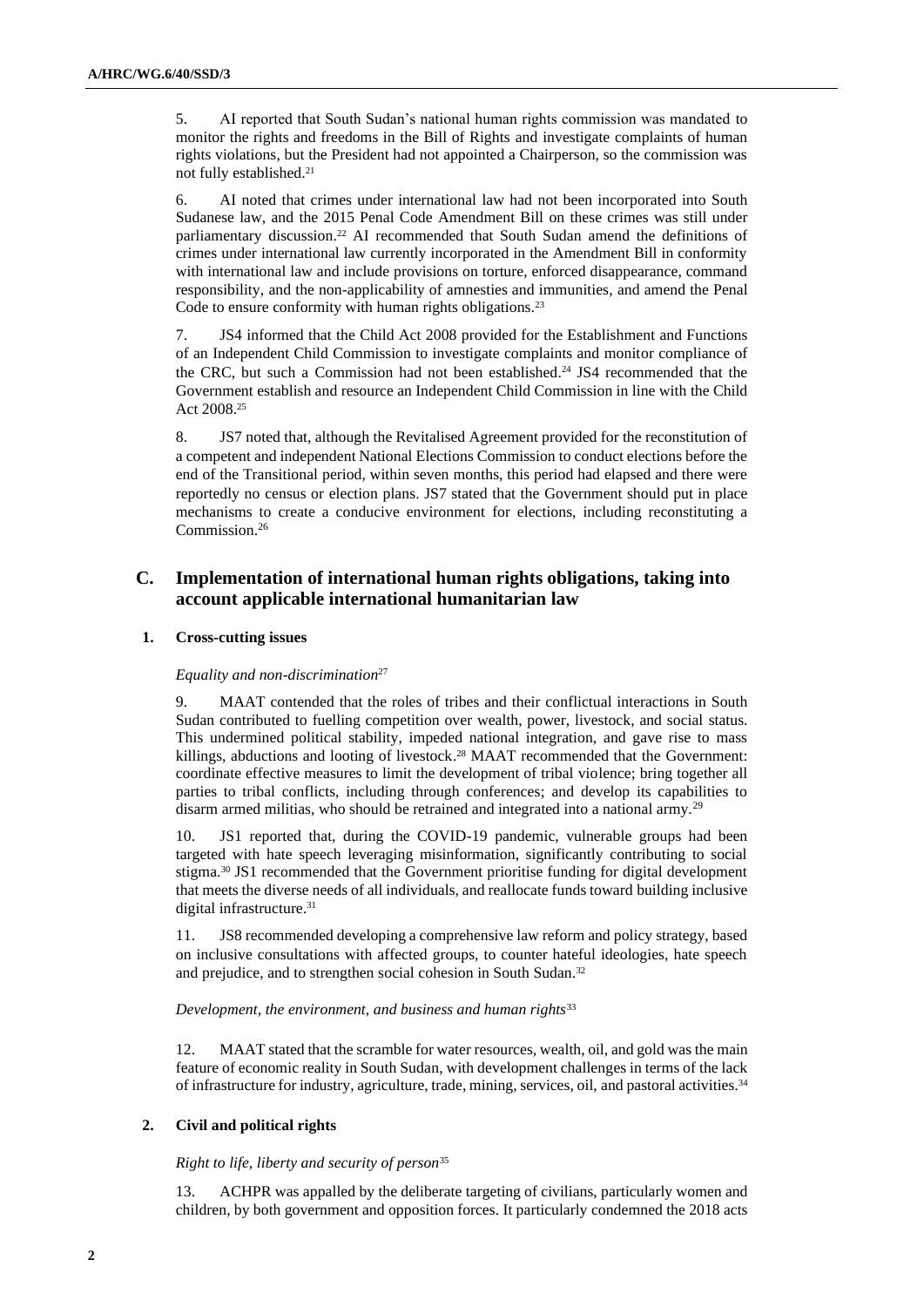of violence constituting gross violations of human and peoples' rights under the African Charter on Human and Peoples Rights and international humanitarian law.<sup>36</sup>

14. AI reported that, since South Sudan's review in November 2016, all parties to the conflict had continued to kill civilians, including men, women, children, older people, and persons with disabilities. Although large-scale, nation-wide fighting had decreased since the signing of the 2018 Revitalised Agreement, Government and former opposition forces continued to clash with non-state armed actors in southern Equatoria region, killing civilians and committing other crimes under international law. In 2020, fighting, including cattle raiding, between ethnic groups, clans and sub-clans had surged across the country, and the Government had failed to protect at least 600 people, including civilians, from being killed by armed groups and militias.<sup>37</sup>

15. GICJ asserted that the South Sudanese army (Sudan People's Liberation Army or SPLA) had conducted numerous indiscriminate attacks leading to mass displacements, human rights violations, and famine. It stated that between April and May 2018, at least 232 civilians were killed. Others sustained injuries resulting from military offenses conducted in Mayendit and Leer. An estimated 132 girls were abducted, while about 120 women and girls were raped. As of September 2018, the campaign of disarmament against other non-state actors such as the National Salvation Front had entailed unlawful killings and human rights violations, exacting a toll mostly on civilians, especially women, children, and older persons.<sup>38</sup>

16. JS7 reported on the prevalence of inter-communal violence, kidnaping, cattle raiding and revenge killings especially in Lakes, Jonglei, Unity and Warrap states, being perpetrated by armed youth, with hundreds of lives lost and property destroyed or looted. The occupation of civilian property by armed groups had also persisted, discouraging civilians from returning to their communities. Armed cattle keepers had also reportedly killed, raped, tortured, and displaced dozens of people from their farmlands as well as destroyed or looted property. The Government's intervention seemed minimal, including in enforcing the 2017 presidential order urging pastoralist communities to leave farmlands within the Equatoria Region as well as the attempt at disarmament of civilians in Lakes and Warrap State.<sup>39</sup>

17. AI recommended that South Sudan immediately cease all violations of international humanitarian and human rights law, specifically by ending all unlawful killings of civilians.<sup>40</sup> JS7 recommended that the Government investigate and document all alleged human rights violations in the country, and consider disarming civilians all over the country and putting in place appropriate measures to control the flow of firearms.<sup>41</sup>

18. ACHPR condemned attacks against humanitarian workers, UN Peacekeepers and other actions limiting humanitarian access.<sup>42</sup> GICJ noted continued attacks on aid workers, with several reported in 2020 and 2021.<sup>43</sup> ACHPR called on the Government and armed opposition to end attacks against humanitarian actors and ensure unrestricted humanitarian access.<sup>44</sup> JS5 recommended that the Government investigate the deaths of aid workers.<sup>45</sup> MAAT recommended facilitating aid workers in reaching remote and affected areas, and enhancing the capabilities of humanitarian partners to conduct their activities.<sup>46</sup>

19. AI stated that extra-judicial killings continued during the period under review. $47$ 

20. AI observed that the 2008 Penal Code provided for the death penalty for several crimes including murder.<sup>48</sup> BCU noted that the 2011 Transitional Constitution provided for the death penalty, and although Article 21 restricted application to "extremely serious offences", it failed to define "extremely serious". <sup>49</sup> AI reported that, between January 2017 and July 2021, South Sudan carried out at least 25 judicial executions, including at least 4 individuals who were children at the time of the crime, and at least 45 people were sentenced to death.<sup>50</sup> GICJ estimated that 140 persons were on death row.<sup>51</sup>

21. AI and GICJ recommended that the Government establish an official moratorium on executions with a view to abolishing the death penalty.<sup>52</sup> AI recommended ensuring full compliance with international law and standards on the use of the death penalty, including the prohibition on its use against persons below 18 years of age at the time of the crime.<sup>53</sup> BCU recommended developing a comprehensive action plan to work towards a moratorium, with a view to abolition, and amending the 2011 Transitional Constitution to prohibit the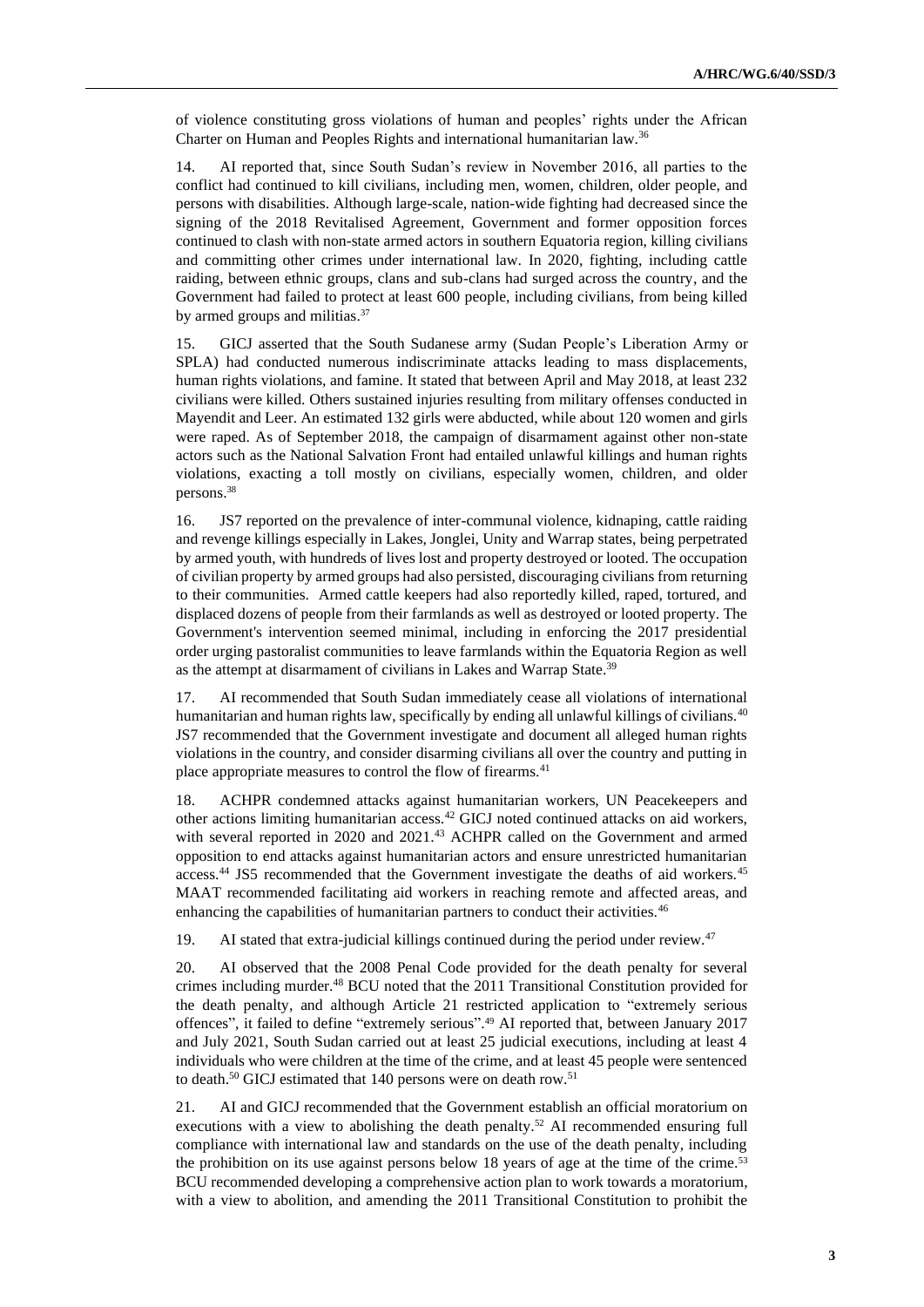death penalty. <sup>54</sup> GICJ recommended commuting the sentences of all prisoners on death row to imprisonment terms.<sup>55</sup>

22. JS2 noted the absence of official information on the death penalty.<sup>56</sup> Although the Bill of Rights lays out that persons under the age of 18 or over 70 may not be executed, there were unspecified criteria to determine age if there were no records available.<sup>57</sup> The lack of formal judicial infrastructure throughout South Sudan had also led to many criminal cases being brought before customary courts, although customary courts were supposed to be subordinate to the formal, statutory courts.<sup>58</sup> JS2 recommended that the Government: publish data on the country's use of the death penalty, including the number of individuals sentenced to death and/or executed, their ages, and the role, if any, that customary courts played; ensure that all people are afforded the rights guaranteed to them under the Constitution; issue guidelines to determine whether a defendant is under 18 or over 70 when there are no officially recognized birth records; and ensure that all individuals sentenced to death are afforded the right to have their sentences reviewed on appeal.<sup>59</sup>

23. AI reported that detainees illegally held by the NSS in multiple facilities were routinely badly beaten, especially during interrogation or as punishment, and electrocution was allegedly also used as torture by both the NSS and Military Intelligence.<sup>60</sup> AI recommended that the Government initiate prompt, effective, independent and impartial investigations into NSS and Military Intelligence detention practices, including enforced disappearances, deaths in custody, torture and other ill-treatment, and bring those suspected of criminal responsibility to justice in open, accessible civilian courts and without recourse to the death penalty.<sup>61</sup>

24. AI and GICJ informed that the NSS and the Military Intelligence Directorate continued to arbitrarily arrest actual and perceived Government opponents and other critics, and hold them in prolonged arbitrary detention in harsh conditions without charge or trial. Detainees were reportedly routinely denied the right to have their detention reviewed by a court.<sup>62</sup> AI recommended that the Government publicly condemn physical attacks, killings, threats, harassment, obstruction, intimidation, arbitrary arrests and detention of critics, and release, or charge with internationally recognizable criminal offences and promptly bring to civilian courts, all remaining detainees arbitrarily held at the NSS and Military Intelligence detention facilities.<sup>63</sup>

#### *Administration of justice, including impunity, and the rule of law*<sup>64</sup>

25. AI, GICJ and JS7 reported that none of the three transitional justice mechanisms in Chapter V of the Revitalised Agreement had been established. <sup>65</sup> Despite approval of a plan in January 2021 by the Council of Ministers for establishing the Hybrid Court, the Commission on Truth, Reconciliation and Healing and the Compensation and Reparation Authority, by July 2021, no significant progress had been made beyond establishing a taskforce, the reconstitution of a technical committee to conduct additional consultations to inform legislation for the Commission, and the launch of the consultative process.<sup>66</sup>

26. AI and JS8 recommended that South Sudan adopt the Draft Statute of the Hybrid Court. <sup>67</sup> AI recommended ensuring that the court is established and becomes rapidly operational, starting with its investigative branch, and implement all other transitional justice provisions of the peace agreement.<sup>68</sup>

27. JS8 recommended that South Sudan: ensure adequate funding for sensitisation of the public about the transitional justice measures; initiate inclusive, survivor-centred and gendersensitive consultations at local and regional levels; specifically consider protection around consultations and the activities of the Commission on Truth, Reconciliation and Healing;<sup>69</sup> and work with international human rights actors to devise polices for enhancing victim protection mechanisms.<sup>70</sup>

28. AI noted that individuals sanctioned by the UN Security Council, or otherwise implicated, for their involvement in serious crimes, had been promoted and given senior army and Government positions. Civilian and military courts lacked independence and military courts lacked jurisdiction to prosecute soldiers for crimes against civilians.<sup>71</sup> AI recommended that, pending independent, impartial and effective investigations, South Sudan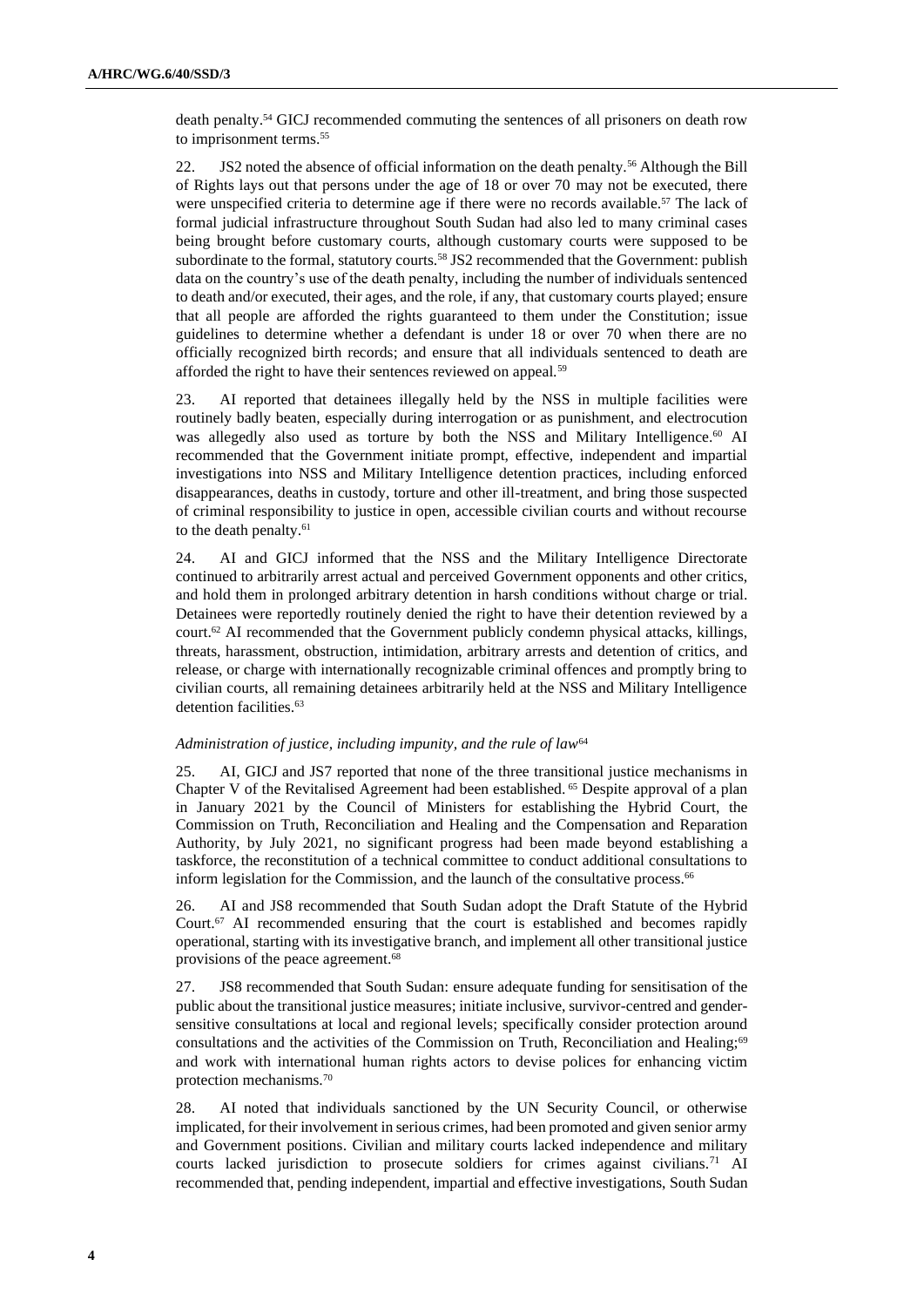should suspend public officials or prevent the appointment to public positions of individuals alleged to be responsible for violations of international humanitarian or human rights law.<sup>72</sup>

#### *Fundamental freedoms and the right to participate in public and political life*<sup>73</sup>

29. JS3 contended that the national legislative framework undermined the Constitution's protection of the right to freedom of expression. The Penal Code Act (2008) included defamation provisions, while the Media Authority Act (2013) had reportedly been used to suppress media actors deemed subversive or working on 'controversial' stories. The National Security Service Act (2014) gave expansive powers to the State to pre-empt and control any situation that may harm and cause danger to the national interest, provided sweeping powers regarding surveillance, arrest and detention without providing adequate safeguards against abuse of powers, and included a vague provision on obtaining a judicial warrant.<sup>74</sup> ADF asserted that the broad prohibition of defamation imposed by the Penal Code did not constitute a proportionate derogation from the right to freedom of expression under the ICCPR.<sup>75</sup> The subjective language of the provisions facilitated arbitrary application.<sup>76</sup>

30. ADF and JS3 reported that defamation provisions had been used to arrest and prosecute journalists and other civil society actors.<sup>77</sup> JS3 noted that the provisions had engendered widespread self-censorship, and journalists continued to be threatened by authorities and subjected to arbitrary detention under the National Security Service Act.<sup>78</sup> Several media outlets had also been closed.<sup>79</sup> AI reported that the National Communication Authority, NSS agents and the Media Authority were responsible for censoring media, suspension and closure of news outlets, seizure of newspapers, blocking access to news sites, revocation or denial of accreditation of foreign correspondents, arbitrary arrests and prolonged detention for critical posts on social media.<sup>80</sup>

31. ADF, JS1, JS3 and JS9 recommended that South Sudan decriminalise defamation, including by repealing relevant articles of the Penal Code.<sup>81</sup> JS3 recommended that the Government: amend the Penal Code to fully align with international human rights standards on freedom of expression; guarantee the independence of the Media Authority and ensure it does not interfere with journalists and media workers exercising their right to freedom of expression; repeal the National Security Service Act in its entirety; cease closing media outlets or publications, and refrain from website blocking and ensure blocking is provided by law.<sup>82</sup> JS5 recommended reinstating media outlets, online blogs and newspapers, releasing all journalists and human rights defenders detained for their work, and ceasing unwarranted raids on media outlets.<sup>83</sup>

32. FLD noted an increasingly hostile environment towards civil society actors, affecting, in particular women and refugee human rights defenders. The crackdown on civil society, which reportedly intensified since the instalment of the transitional Government in 2020, heightened the vulnerability of these human rights defenders, who became more exposed to abductions, detentions and violent attacks.<sup>84</sup>

33. AI and FLD reported that the Government, primarily through the NSS, conducted communications surveillance and physical surveillance through a widespread, cross-border network of informants and agents, and by monitoring media and social media, and required event organizers to seek permission before holding any public gathering. Civil society space shrank as the NSS often infiltrated and surveilled human rights defender spaces under powers provided by the National Security Service Act. The NSS had also used surveillance illegally to arbitrarily arrest and illegally detain individuals.<sup>85</sup>

34. FLD, JS1, JS3, JS5 and JS9 recommended that the Government ensure the prompt, thorough and impartial investigation of all violations against human rights defenders, the prosecution of perpetrators, and access to effective remedies for victims.<sup>86</sup>

35. AI recommended that the Government: issue clear instructions to all Government officials and security forces, in particular the NSS, to stop harassing, threatening, arbitrarily arresting and detaining critics of the Government and Government officials; end the NSS's practice of operating outside the law, including the unlawful surveillance of journalists and human rights defenders, and requiring public event organizers to seek permission.<sup>87</sup> ADF, FLD and JS9 made similar recommendations.<sup>88</sup>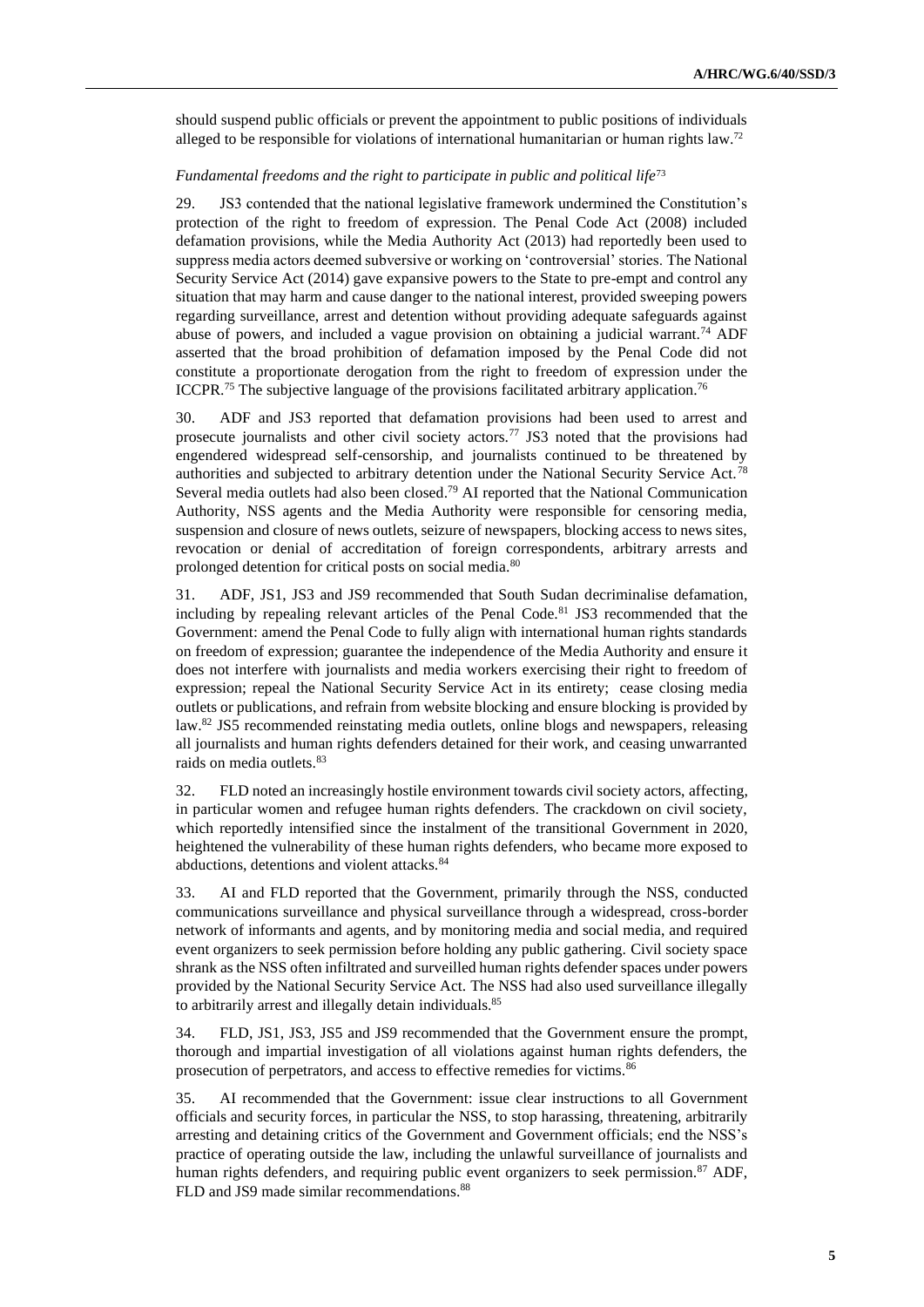36. FLD also recommended that the Government: guarantee that human rights defenders are able to carry out their legitimate human rights activities without fear of reprisals; limit the powers of the NSS and ensure that the National Security Service Act is not used to restrict the legitimate work of human rights defenders within and outside South Sudan; and provide training on international human rights and humanitarian law for NSS personnel. <sup>89</sup> FLD and JS5 recommended to review the Act to ensure its compliance with international standards on freedom of association. 90

37. JS3 noted that the 2016 NGO Act prevented NGOs from operating unless duly registered, and criminalized activities without a certificate, while the Government had also used fees and other bureaucratic barriers for approval to carry out their activities.<sup>91</sup> JS3 and JS5 recommended that the Government amend the NGO Act to fully align with international standards on the right to freedom of association and freedom of expression and ensure that the law is not used to impede the work of civil society.<sup>92</sup>

38. AI contended that security forces had violated the right to freedom of peaceful assembly and association. It reported that, in mid-2019, South Sudanese authorities had waged a regional crackdown on members of a civil rights movement, and the Government had deployed the military in the streets, preventing protesters in Juba from participating in a peaceful demonstration. In June 2020, security forces shot at unarmed protesters in Juba, while at least 14 demonstrators were reportedly arrested and illegally detained for five months.<sup>93</sup> JS3 noted similar reports.<sup>94</sup> JS3 recommended that the Government cease the arbitrary detention of protestors and promote a safe and enabling environment for individuals and groups to exercise their rights to freedom of peaceful assembly.<sup>95</sup> JS5 recommended sending clear instructions to all security forces to refrain from using excessive and lethal force while dispersing protests.<sup>96</sup>

39. Regarding freedom of religion, ADF asserted that South Sudan's blasphemy laws violated the ICCPR by criminalizing expression that was deemed problematic by the State. Although the constitution guaranteed freedom of religion, this right was undermined by frequent violence targeted towards religious leaders and churches.<sup>97</sup> ECLJ and JUBILEE noted reports of religiously motivated attacks.<sup>98</sup> ADF recommended that South Sudan repeal Articles 201-205 of the Penal Code criminalizing 'offences against religion', and adopt measures to protect religious leaders and church communities from violence.<sup>99</sup> ECLJ stated that the Government must do more to defend the religious freedom of the people of South Sudan.<sup>100</sup> JUBILEE recommended ensuring that the South Sudan People's Defense Forces (SSPDF) and militant groups cease the practice of arbitrarily arresting and detaining Christians, and taking measures to prevent and prosecute any SSPDF or militant group violence towards Christians and civilians.<sup>101</sup>

## *Right to privacy and family life*

40. AI stated that the National Security Service Act endowed the NSS with unchecked powers to conduct surveillance without sufficiently protecting the right to privacy guaranteed under the country's Transitional Constitution and international human rights law.<sup>102</sup> AI and JS9 recommended that South Sudan amend the law to make judicial authorization and oversight of intelligence gathering activities mandatory.<sup>103</sup> AI recommended to amend the Act and the 2019 Amendment Bill to bring it in line with the NSS's constitutional mandate limited to "information gathering, analysis and advice to the relevant authorities", and issue a moratorium on the use of surveillance until a human rights compliant regulatory framework was in place.<sup>104</sup> JS3 recommended ensuring that targeted surveillance and/or interception of communications is in line with international human rights law, and subject to judicial authorisation.<sup>105</sup>

41. JS9 noted that South Sudan had no data protection law.<sup>106</sup> It recommended that the Government enact a data protection and privacy law in line with international standards.<sup>107</sup>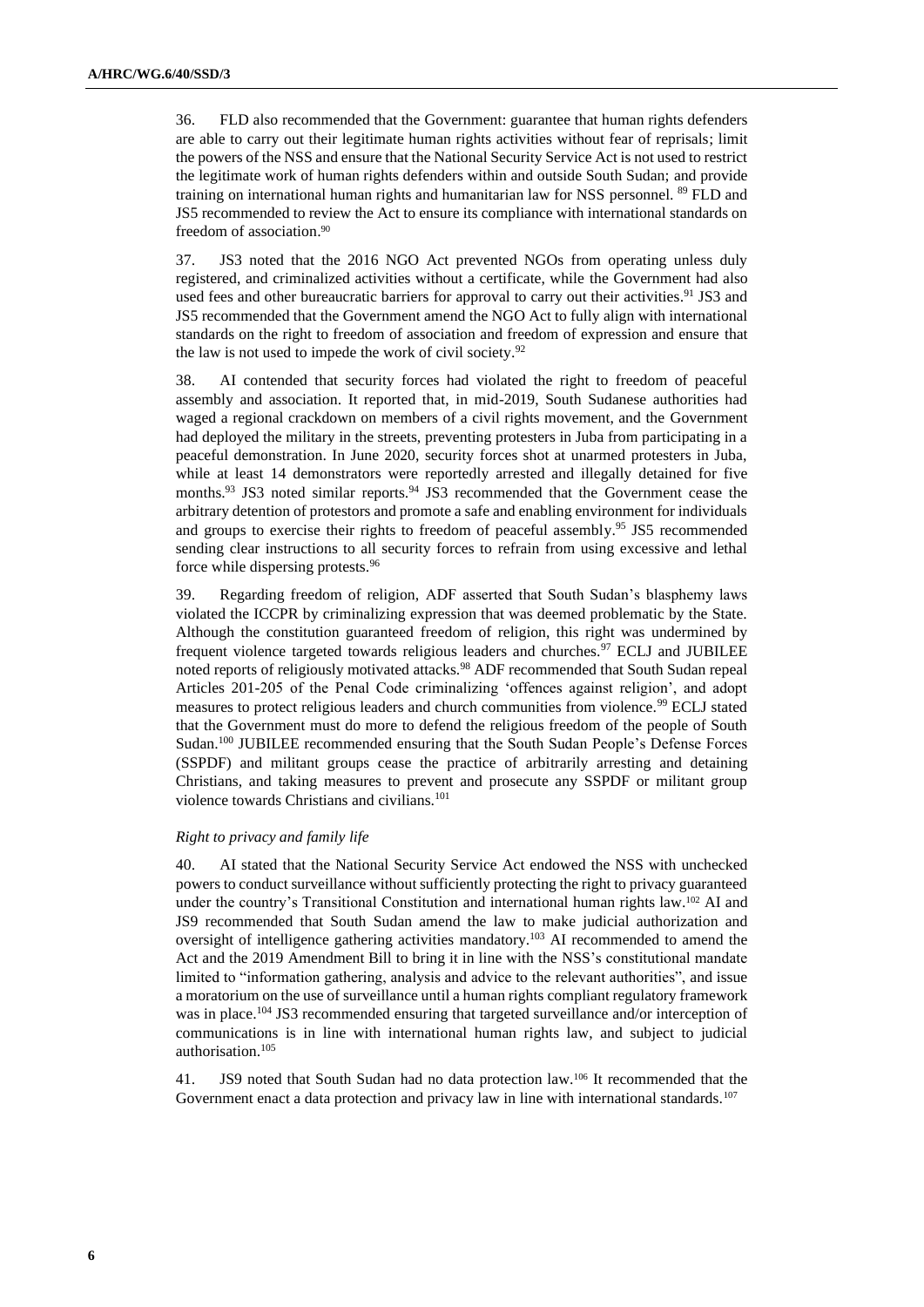#### **3. Economic, social and cultural rights**

#### *Right to work and to just and favourable conditions of work*

42. JS5 noted growing concerns over the Government's attacks on independent trade unions and their leaders.<sup>108</sup> JS5 recommended that the Government allow the formation of independent trade unions, in line with the Constitution.<sup>109</sup>

#### *Right to social security*<sup>110</sup>

43. ELIZKA noted that Government expenditure on social sectors was minimal. Allocations had reportedly been undermined by the failing economy and the de-prioritization of spending on social sectors in favour of spending on security. ELIZKA asserted that although the Government had committed to allocating 1 per cent of its annual budget to protect the most vulnerable groups, this was small compared to the needs of citizens living under difficult conditions.<sup>111</sup>

#### *Right to an adequate standard of living*<sup>112</sup>

44. MAAT indicated that tribal violence contributed to pushing the economic situation into further collapse, in addition to climate change impacts such as droughts and floods, and the COVID-19 pandemic, affecting the industrial, commercial, oil, mining, agricultural and pastoral sectors. Tribal clashes reportedly threatened the pastoral and agricultural economy by hindering the farming process, pastoral movements, and through the destruction and theft of crops, resulting in loss of income. Food insecurity also increased.<sup>113</sup>

#### *Right to health*

45. JS6 recommended that the Government continue its work with international agencies and civil society organizations to fulfil its Health Sector Strategic Plan and Health Systems Stabilization and Recovery Plan, with an emphasis on providing quality health care to mothers and new-born children.<sup>114</sup> ADF recommended increasing efforts to improve the health-care system, including access to health facilities and skilled birth attendance and other resources for maternal health.<sup>115</sup> ELIZKA recommended increasing the national budget allocation to the health sector.<sup>116</sup>

#### *Right to education*<sup>117</sup>

46. JS7 stated that an ambitious legal and policy framework for the education sector, including the General Education Act 2012 and the General Strategic Plan 2018-2022, remained largely unimplemented, mostly due to limited budget allocation, reportedly 10 per cent of the national budget in 2019. The sector was extremely donor-dependent.<sup>118</sup> ELIZKA estimated that 51 per cent of children were out of school, due to insecurity, displacement, and the destruction of school buildings.<sup>119</sup> JS4 reported that lack of school structures and no access to school in some parts of the country continued to present barriers in access to education for most children. Parents also kept their children at home to take care of cattle and perform domestic responsibilities, while girls were kept at home to protect their value as economic assets.<sup>120</sup> ELIZKA and JS7 recommended that the Government increase the national budget allocation.<sup>121</sup> JS7 recommended implementing all education policies and the legal framework, establishing a national scholarship scheme for girls, and creating a conducive security environment. 122

47. JS4 and JS7 reported that the quality of education was poor, as the majority of teachers had received no relevant training.<sup>123</sup> Teachers were also irregularly paid.<sup>124</sup> Many families could not afford to send their children to school as parents often paid teachers' salaries.<sup>125</sup> JS4 noted that children had also reported widespread abuse by teachers, including a prevalence of sexual harassment.<sup>126</sup> JS7 recommended that the Government increase teachers' salaries and ensure timely payments, and ensure all teacher training and technical and vocational education training institutes are functional.<sup>127</sup>

48. JS5 was concerned that children did not have equal access to education, especially girls aged 13-18 years and children from rural and remote areas, while there appeared to be a discrepancy between the quality of education provided in private and public schools.<sup>128</sup> JS4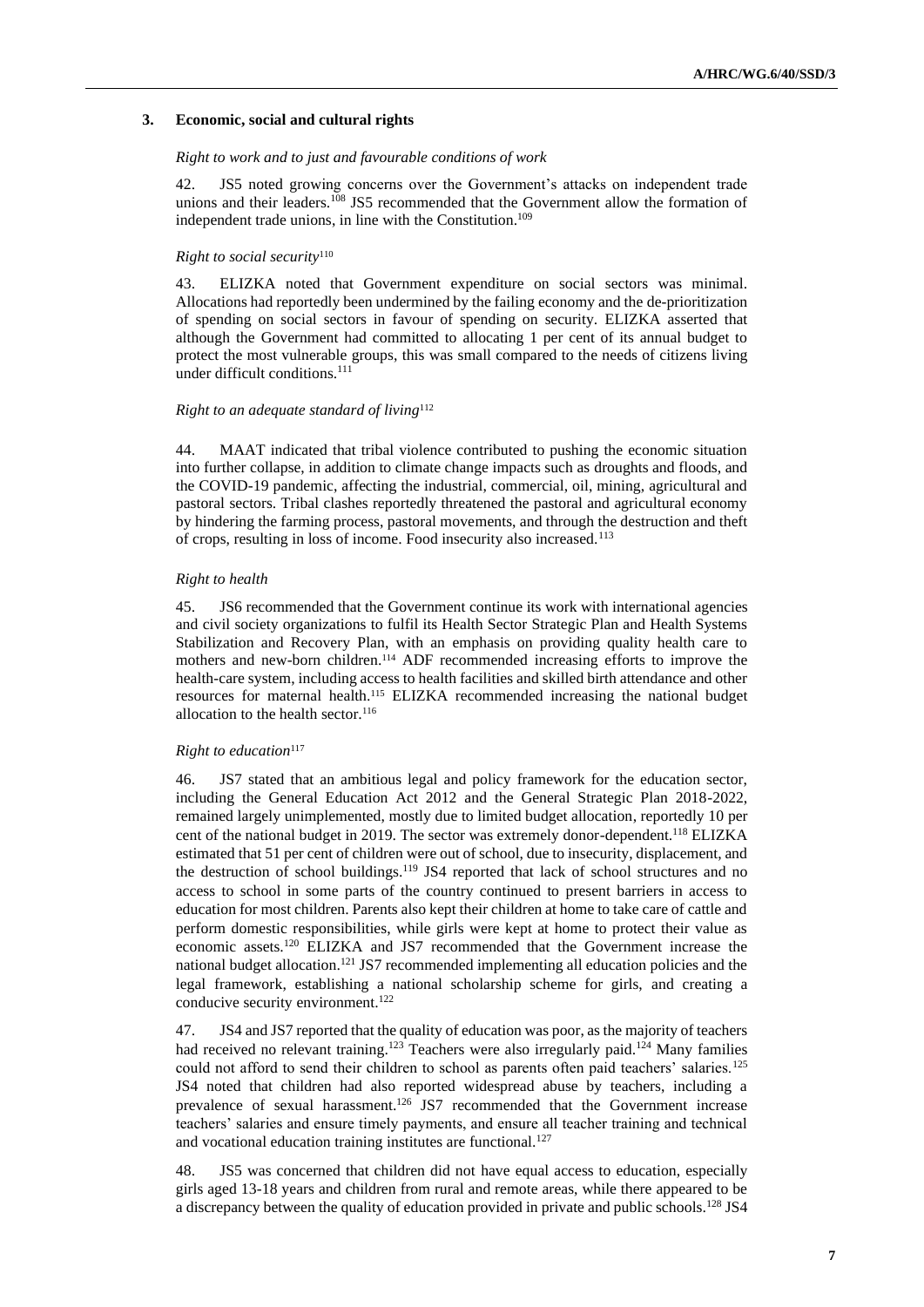recommended that the Government: build schools and provide an inclusive, free, accessible and compulsory quality education for all children including children with special needs, in urban and rural areas; establish a national teachers training college and compulsory evaluation of qualifications for employment in Government schools and regulation of private schools; implement the Education Act 2012 and make classes adaptable to children with disabilities, and consider inclusive education for children with disabilities in the curriculum. <sup>129</sup> JS6 recommended strengthening mechanisms to ensure access to education for all children, especially girls and those from the rural and remote areas, and ensuring the quality of education in these areas through increased budget allocation.<sup>130</sup>

### **4. Rights of specific persons or groups**

*Women*<sup>131</sup>

49. GICJ noted that women and girls had been raped, gang raped and faced other forms of sexual violence at the hands of both Government and opposition forces.<sup>132</sup> JS8 reported that thousands of women, men and children had been victims of rape, sexual torture and other forms of sexual violence.<sup>133</sup>

50. JS7 reported that progress in addressing sexual and gender based violence (SGBV) included a gender based violence court, a family protection centre, and two safe homes, as well as a helpline and 16 Special Protection Units within the police service. However, these institutions were dependent on international funding, the protection of survivors was minimal, and full operationalization of the Units was challenged by mismanagement. An Anti-Gender Based Violence Bill was awaiting endorsement by the Council of Ministers, while a National Action Plan 2015-2025 on UN Security Council Resolution 1325 was under review. Cases of SGBV were rising, and those of domestic violence reportedly spiked following COVID-19 related lockdowns.<sup>134</sup> JS6 remained concerned that sexual and physical abuse against women continued to be a serious problem and limited data was available.<sup>135</sup>

51. JS7 recommended that the Government speed up the process of passing the Anti-Gender Based Violence law; enact a family law; establish safe homes and functional Special Protection Units across all the ten states and 3 Administrative areas; and allocate adequate resources to relevant institutions.<sup>136</sup> JS6 urged the Government to support the Units.<sup>137</sup>

52. JS8 noted that survivors of conflict-related sexual violence lived mostly in rural areas with limited access to healthcare, or witness and victim protection. Survivors suffered physical and psychological impacts, stigma, and economic losses. Despite some training of SSPDF forces on prosecuting sexual violence crimes, and several related convictions, only low-ranking officers had reportedly been tried, and survivors had not received compensation.<sup>138</sup>

53. JS8 recommended that the Government: accelerate the implementation of the Disarmament, Demobilization and Reintegration programme; ensure that gender equality principles permeate the constitution drafting process; expedite law reform to give effect to equal rights and outlaw harmful practices; prioritise mechanisms to ensure the protection of victims against reprisals, intimidation and stigma; and eliminate societal norms that subordinate women and girls, such as early, forced and child marriage.<sup>139</sup> JUBILEE recommended establishing health and psycho-social services tailored to survivors of conflictrelated SGBV and encouraging incident reporting; expanding the health system to ensure greater accessibility for survivors with disabilities; and prosecuting all perpetrators of  $\rm{SGBV}.^{140}$ 

54. JS6 observed that men enjoyed greater access to employment due to customary expectations for women to take care of the household. Despite increased representation of women in parliament, the Government should continue efforts to increase their participation in the public sector.<sup>141</sup> JS6 urged developing more gender-specific statistics to allow better targeting of issues such as violence against women and female unemployment.<sup>142</sup>

55. ADH recommended that the Government encourage the education of women and youth, and their higher levels of social participation, while ensuring their security.143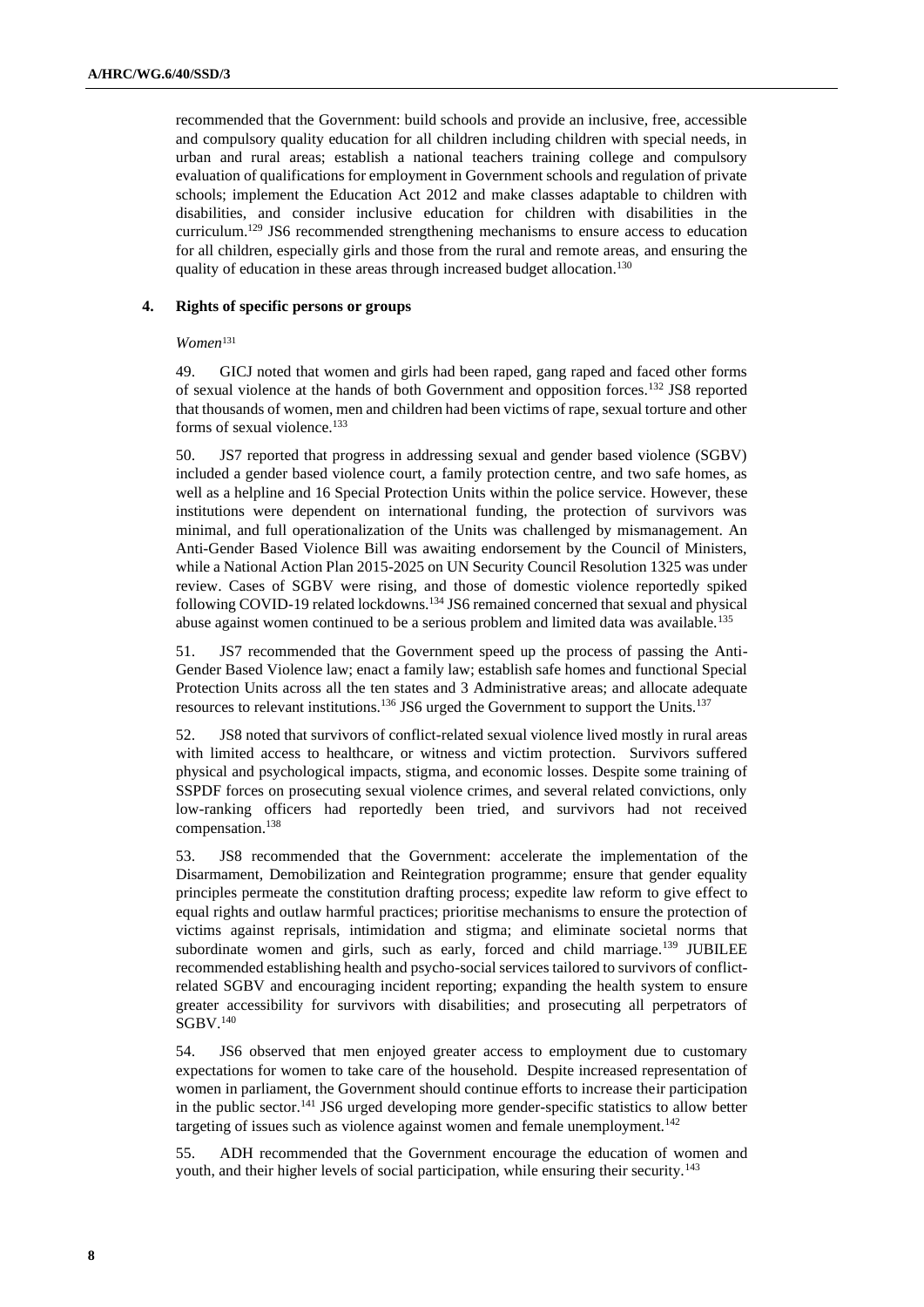#### *Children*<sup>144</sup>

56. GICJ reported that children continued to be recruited into various armed forces. It noted that up to early 2018, forced recruitments were still documented nationwide, including reports of child abduction by South Sudanese forces (SPLA). Since the signing of the OP-CRC-AC in late September 2018, a drop in the use of child soldiers had been registered, with increased demobilization.<sup>145</sup> GICJ recommended that the Government properly investigate the use of child soldiers among the SPLA and the SPLM forces.<sup>146</sup> JS4 recommended that the Government stop using children as soldiers during the conflict, observe international humanitarian law, establish trauma healing centres with vocational training and counselling services for children affected by armed conflict, and carry out disarmament, demobilisation and reintegration in accordance with the Revitalised Agreement.<sup>147</sup>

57. JS6 observed that child abduction for the purpose of forced labour, armed conflict, early marriage and sexual exploitation continued to be major concerns.<sup>148</sup> JS6 recommended that the Government provide more resources to eradicate economic and sexual exploitation, and early marriage, especially of girls.<sup>149</sup>

58. JS7 noted the absence of laws addressing child marriages except customary laws, and the dilemma in interpreting the constitutional provision of "marriageable age," since it was against the Child Act 2008 and favoured the customary practice of child marriage.<sup>150</sup> JS4 reported that laws and policies in South Sudan did not define marriageable age, and the bridal wealth system imposed economic incentives to arrange marriages of girls at a young age. JS4 asserted that a number of harmful traditional practices persisted in contradiction to the country's legal framework, including girls being given as compensation for a killing, child abduction, and corporal punishment.<sup>15</sup>

59. JS7 recommended that the Government strengthen local institutions to address cases of child marriage and early pregnancies and amend the Transitional Constitution to include the marriageable age. <sup>152</sup> JS4 recommended introducing legislation to prohibit child marriage and setting the marriageable age at 18 years; ensuring that child protection survivors receive rehabilitation; continued awareness-building; enforcing the penal law and penalties against child marriage offenders; and abolishing harmful traditional practices that contradict international treaties to which South Sudan was a party.<sup>153</sup>

60. JS4 reported that children had limited access to essential services, especially children with disabilities regarding access to public places such as schools and special education materials. Access to protection, education and health services was further restricted by the COVID-19 pandemic and its effects.<sup>154</sup>

61. JS4 noted the establishment of a gender based violence and juvenile court in 2020. When children were arrested and detained by police, they were sent to institutions, including prisons, under systems of justice in many cases set up for adults. Large numbers of children in conflict with the law were reportedly socio-economic victims, denied their rights to education, health, shelter, care and protection. Many had left their homes to escape abuse from their families.<sup>155</sup> JS4 recommended that the Government: provide training, particularly legal and psychological training, for persons working for children in conflict with the law; replicate the gender based violence and juvenile court in all ten states; and establish reformatory and rehabilitation centres in all states to enable reform and reintegration into society.<sup>156</sup>

62. JS4 reported that there was no birth registration system in South Sudan, and that the Government instead issued age assessment certificates. This impacted on the enjoyment of child rights, including in establishing a minimum age for marriage and for criminal responsibility, and access to essential services, including health, education and protection. <sup>157</sup> JS6 noted that the 2018 Civil Registry Act outlined the procedure for birth registration and that the Government had launched a pilot program, but emphasized the need for awareness on the importance of birth registration and for providing access to health care facilities where newborns can be registered.<sup>158</sup> JS4 recommended that the Government establish a comprehensive national birth registration system by 2022.<sup>159</sup> JS6 recommended that the Government enhance the birth registration awareness campaign to include the benefits of birth registration, and improve accessibility to health care facilities.<sup>160</sup>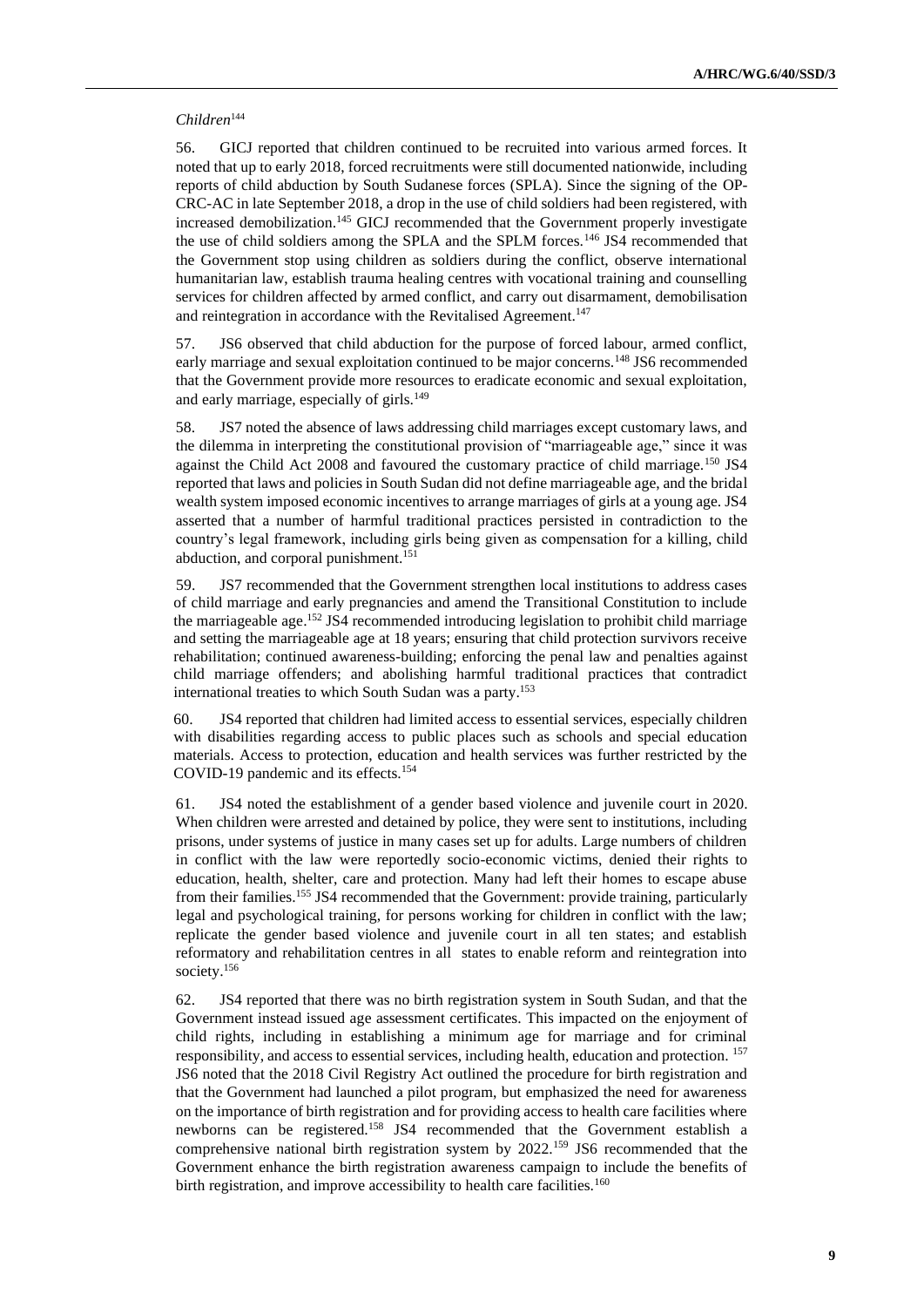*Migrants, refugees, asylum seekers and internally displaced persons*<sup>161</sup>

63. MAAT noted that conflict and violent tribal interactions, as well as flooding, had led to displacement.<sup>162</sup> ELIZKA estimated that 2 million South Sudanese were internally displaced and another 2 million were refugees.<sup>163</sup>

# *Notes*

| original submissions are available at: www.ohchr.org.<br>Civil society | The stakeholders listed below have contributed information for this summary; the full texts of all               |
|------------------------------------------------------------------------|------------------------------------------------------------------------------------------------------------------|
| Individual submissions:                                                |                                                                                                                  |
| ADF                                                                    | ADF International, Geneva (Switzerland);                                                                         |
| ADH                                                                    | Agence pour les Droits de l'Homme, Geneva (Switzerland);                                                         |
| AI                                                                     | Amnesty International, London (United Kingdom of Great                                                           |
|                                                                        | Britain and Northern Ireland);                                                                                   |
| <b>CGNK</b>                                                            | Center for Global Nonkilling, Grand-Saconnex (Switzerland);                                                      |
| <b>ECLJ</b>                                                            | European Centre for Law and Justice, Strasbourg (France);                                                        |
| <b>ELIZKAELIZKA</b>                                                    | Elizka Relief Foundation, Kumasi Ashanti (Ghana);                                                                |
| <b>FLD</b>                                                             | Front Line Defenders - The International Foundation for the Protection of                                        |
|                                                                        | Human Rights Defenders, Dublin (Ireland);                                                                        |
| <b>GICJ</b>                                                            | Geneva International Centre for Justice, Geneva (Switzerland);                                                   |
|                                                                        |                                                                                                                  |
| <b>ICAN</b>                                                            | International Campaign to Abolish Nuclear Weapons, Geneva (Switzerland);                                         |
| <b>JUBILEE</b>                                                         | Jubilee Campaign, Fairfax (United States of America);                                                            |
| <b>MAAT</b>                                                            | Maat Foundation for Peace, Development and Human Rights, Cairo (Egypt);                                          |
| <b>BCU</b>                                                             | The UPR Project at Birmingham City University, Birmingham                                                        |
|                                                                        | (United Kingdom of Great Britain and Northern Ireland).                                                          |
| Joint submissions:<br>JS1                                              | Joint submission 1 submitted by: Access Now, New York,                                                           |
|                                                                        | United States of America, and Gisa Group;                                                                        |
| JS <sub>2</sub>                                                        | Joint submission 2 submitted by: Advocates for Human                                                             |
|                                                                        | Rights, Minneapolis, United States of America, and the World                                                     |
|                                                                        | Coalition Against the Death Penalty;                                                                             |
| JS3                                                                    | Joint submission 3 submitted by: Article 19, London, United                                                      |
|                                                                        | Kingdom of Great Britain and Northern Ireland, and Free                                                          |
|                                                                        | Press Unlimited;                                                                                                 |
| JS4                                                                    | Joint submission 4 submitted by: Child Right Civil Society                                                       |
|                                                                        | Coalition South Sudan, Juba, South Sudan, Dard South Sudan,                                                      |
|                                                                        | TOCH South Sudan, Child Rights Foundation, CAPAD, Hold                                                           |
|                                                                        | the Child, IDEA-SS, IFIX Initiative, ACDF-SS, Action for                                                         |
|                                                                        | Conflict Resolution, HeRY, CXES, Junub Child Rights                                                              |
|                                                                        | Initiative, Legacy for African Women and Children Initiative,                                                    |
|                                                                        | CARDO South Sudan, Africa Development Aid, and Monds                                                             |
|                                                                        | and Souls Institute;                                                                                             |
| JS5                                                                    | Joint submission 5 submitted by: East and Horn of Africa                                                         |
|                                                                        | Human Rights Defenders Project (DefendDefenders),                                                                |
|                                                                        | Kampala, Uganda, and South Sudan Human Rights Defenders                                                          |
|                                                                        | Network;                                                                                                         |
| JS6                                                                    | Joint submission 6 submitted by: Istituto Internazionale                                                         |
|                                                                        | Maria Ausiliatrice, Veyrier (Switzerland) and VIDES                                                              |
|                                                                        | International;                                                                                                   |
| JS7                                                                    | Joint submission 7 submitted by: Lutheran World                                                                  |
|                                                                        | Federation, Geneva, Switzerland, Action Africa Dignity and                                                       |
|                                                                        | Humanity - AADH, Assist the Needy-ANO, Centre for                                                                |
|                                                                        | Human Rights, Governance and Peace - CHRGP, Civil                                                                |
|                                                                        | Society Human Rights Organization - CSHRO, Community                                                             |
|                                                                        | Care Initiative – CC, Forum for Peace and Unity – FOPU,<br>Foundation for Democracy and Accountable Governance - |
|                                                                        | FODAG, Junior Chamber International South Sudan - JCI,                                                           |
|                                                                        | Minds & Soul Initiative - MSI, Peace and Development                                                             |
|                                                                        | Collaborative Organization - PDCO, Peace Initiative and                                                          |
|                                                                        | Development Programme- PIDP, People's Demand                                                                     |
|                                                                        |                                                                                                                  |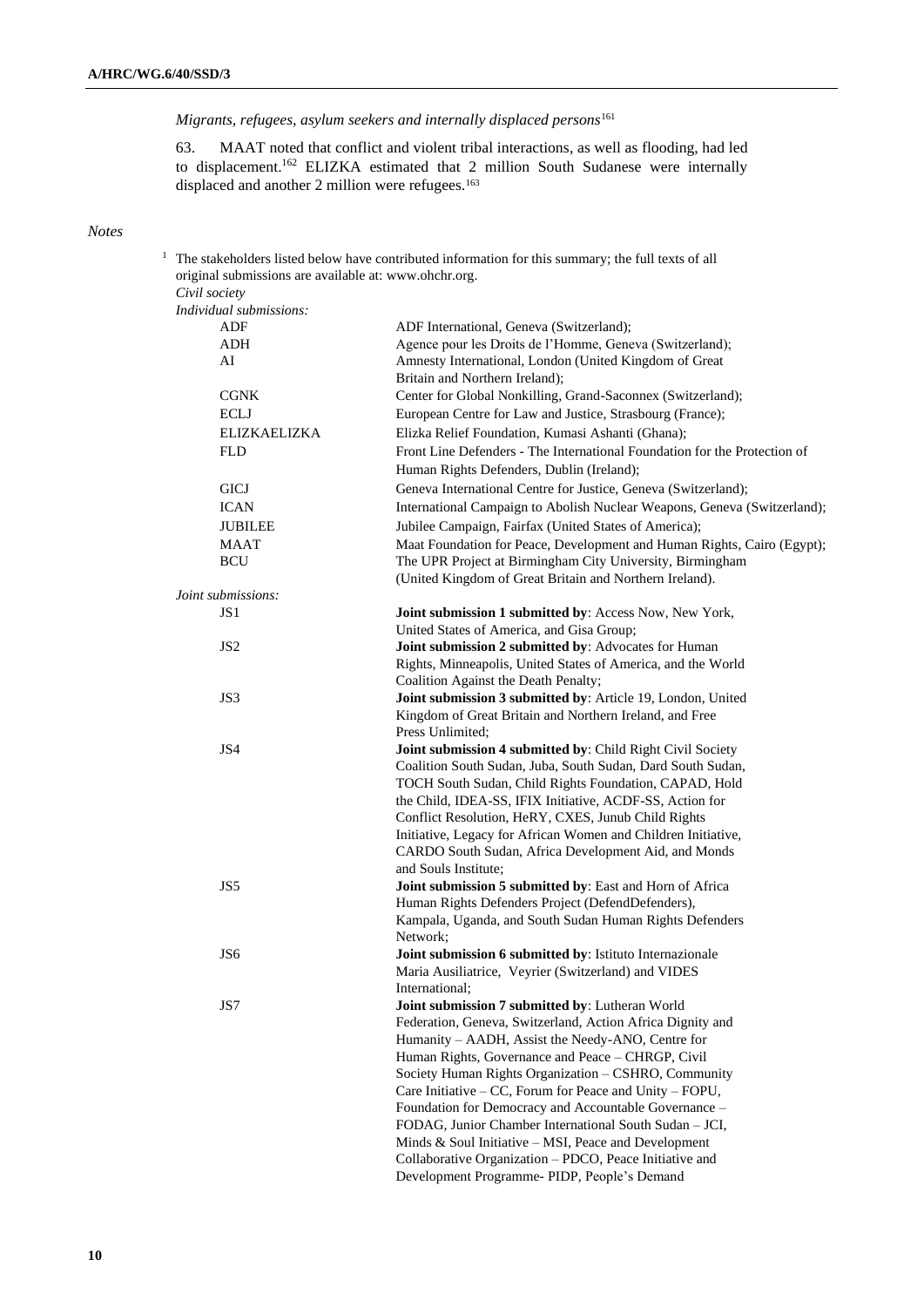|                                                                     | Organization – PEDO, Solidarity for Women's rights                                        |
|---------------------------------------------------------------------|-------------------------------------------------------------------------------------------|
|                                                                     | Association - SOWA, South Sudan Association for the                                       |
|                                                                     | Visually Impaired - SSAVI, South Sudan Civil Society                                      |
|                                                                     | Alliance – SSCSA, South Sudan Human Rights Commission –                                   |
|                                                                     | SSHRC, South Sudan Women Empowerment Network South                                        |
|                                                                     | Sudanese Network for Democracy & Elections - SSUNDE,                                      |
|                                                                     | United Nations Association South Sudan-UNASS, United                                      |
|                                                                     | Nations Youth South Sudan - UNYSS, Youth Vision South                                     |
|                                                                     | Sudan-YVSS;                                                                               |
| JS8                                                                 | Joint submission 8 submitted by: Rights for Peace, London,                                |
|                                                                     | United Kingdom of Great Britain and Northern Ireland, Centre                              |
|                                                                     | for Inclusive Governance, Peace and Justice, and Dialogue                                 |
|                                                                     | and Research Institute;                                                                   |
| JS <sub>9</sub>                                                     | Joint submission 9 submitted by: Small Media, London, United Kingdom of                   |
|                                                                     | Great Britain and Northern Ireland, DefyHateNow, Collaboration on                         |
|                                                                     | International ICT Policy for East and Southern Africa, Rise Initiative for                |
|                                                                     |                                                                                           |
|                                                                     | Women's Rights Advocacy, ICT4D Network, Freedom of Expression Hub,                        |
|                                                                     | Koneta, Okay Foundation, Anataban, IamPeace, Internet Governance Forum                    |
|                                                                     | South Sudan.                                                                              |
| Regional intergovernmental organization(s):                         |                                                                                           |
| <b>ACHPR</b>                                                        | The African Commission on Human and Peoples' Rights,                                      |
|                                                                     | Banjul (The Gambia).                                                                      |
| <sup>2</sup> The following abbreviations are used in UPR documents: |                                                                                           |
| <b>ICERD</b>                                                        | International Convention on the Elimination of All Forms of                               |
|                                                                     | Racial Discrimination;                                                                    |
| <b>ICESCR</b>                                                       | International Covenant on Economic, Social and Cultural                                   |
|                                                                     | Rights;                                                                                   |
| <b>OP-ICESCR</b>                                                    | Optional Protocol to ICESCR;                                                              |
| <b>ICCPR</b>                                                        | International Covenant on Civil and Political Rights;                                     |
| <b>ICCPR-OP1</b>                                                    | Optional Protocol to ICCPR;                                                               |
| <b>ICCPR-OP2</b>                                                    | Second Optional Protocol to ICCPR, aiming at the abolition of                             |
|                                                                     | the death penalty;                                                                        |
| <b>CEDAW</b>                                                        | Convention on the Elimination of All Forms of Discrimination                              |
|                                                                     | against Women;                                                                            |
| <b>OP-CEDAW</b>                                                     | Optional Protocol to CEDAW;                                                               |
| <b>CAT</b>                                                          | Convention against Torture and Other Cruel, Inhuman or                                    |
|                                                                     | Degrading Treatment or Punishment;                                                        |
| OP-CAT                                                              | Optional Protocol to CAT;                                                                 |
| <b>CRC</b>                                                          | Convention on the Rights of the Child;                                                    |
| OP-CRC-AC                                                           | Optional Protocol to CRC on the involvement of children in                                |
|                                                                     | armed conflict;                                                                           |
| OP-CRC-SC                                                           | Optional Protocol to CRC on the sale of children, child                                   |
|                                                                     | prostitution and child pornography;                                                       |
| OP-CRC-IC                                                           | Optional Protocol to CRC on a communications procedure;                                   |
| <b>ICRMW</b>                                                        | International Convention on the Protection of the Rights of All                           |
|                                                                     | Migrant Workers and Members of Their Families;                                            |
| <b>CRPD</b>                                                         | Convention on the Rights of Persons with Disabilities;                                    |
| OP-CRPD                                                             | Optional Protocol to CRPD;                                                                |
| <b>ICPPED</b>                                                       | International Convention for the Protection of All Persons                                |
|                                                                     | from Enforced Disappearance.                                                              |
|                                                                     | For relevant recommendations see A/HRC/34/13, paras. 126.1, 126.28-126.29, 126.32-126.35, |

126.53, 127.1-127.9, 127.12-127.19, 128.1-128.23, 128.37-128.38, 128.46-128.50, and 129.1-129.13. <sup>4</sup> AI p. 4 and JUBILEE para. 4.

 $5$  AI p. 4.

<sup>6</sup> AI p. 4, CGNK p. 7, JS5 para. 5.2, JUBILEE para. 4 and BCU para. D. i).

 $7$  AI p. 4.

 $8$  AI p. 4, CGNK p. 7, JS2 para. 34, JUBILEE para. 4, and BCU para. D. i).

<sup>9</sup> AI p. 4 and JUBILEE para. 4.

<sup>10</sup> CGNK p. 7, JS5 para. 5.3, JS8 p. 5, and JUBILEE para. 4.

<sup>11</sup> JUBILEE para. 4.

<sup>12</sup> JS5 para. 3.2.2.

<sup>&</sup>lt;sup>13</sup> JUBILEE para. 4.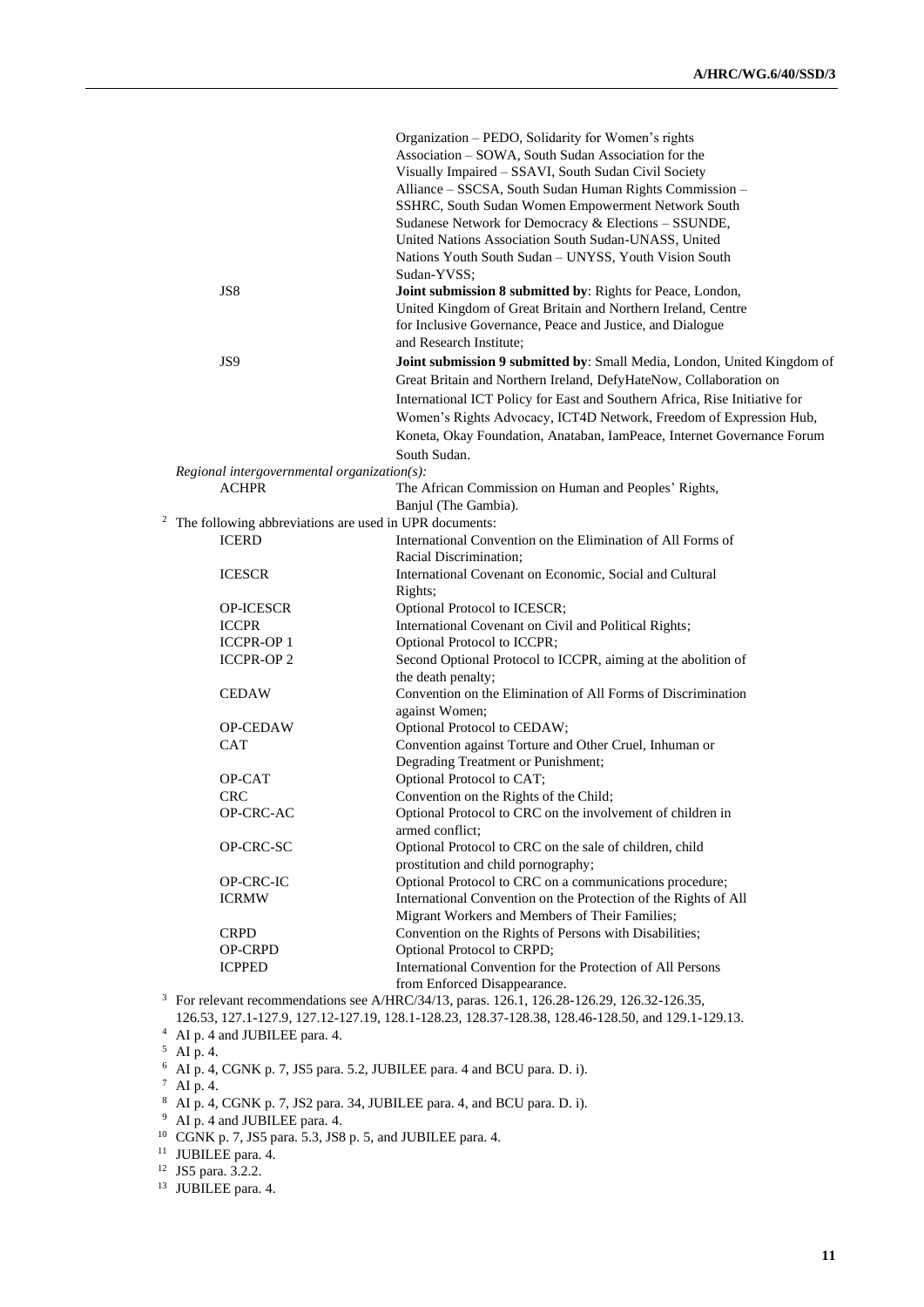- JUBILEE para. 4.
- ICAN p. 2.
- For relevant recommendations see A/HRC/34/13, paras. 126.3, 126.20-126.27, 126.41, 127.10, 127.27, 128.24-128.29, 128.30, 128.33-128.35, and 128.92.
- JS7 para. 5.
- JS7 para. 7.
- JS7 para. 12.
- JS7 p. 6.
- AI para. 11.
- AI para.12.
- AI p. 5.
- JS4 para. 3.1.4.
- JS4 para. 3.2.3.
- JS7 para. 9.
- 
- <sup>27</sup> For relevant recommendations see A/HRC/34/13, para. 126.11.
- MAAT p. 4-5 and 7.
- MAAT p. 10.
- JS1 para. 13.
- JS1 para. 18 d).
- JS8 p. 5.
- <sup>33</sup> For relevant recommendations see A/HRC/34/13, para. 126.68.
- MAAT p. 1.
- <sup>35</sup> For relevant recommendations see A/HRC/34/13, paras. 128.39, 128.41-128.45, 128.63, and 129.14-129.15.
- ACHPR p. 1.
- AI paras. 18-19.
- <sup>38</sup> GICJ para. 1 iii).
- JS7 para. 10.
- AI p. 5.
- JS7 p. 6.
- ACHPR p. 1.
- GICJ para. 1.2-vii)-ix).
- ACHPR p. 2.
- JS5 para. 5.3.
- MAAT p. 10-11.
- AI para. 20.
- 
- AI paras. 16 and 21.
- BCU para. 4.
- AI paras. 16 and 21.
- AI para. 3. xiv).
- AI p. 5 and GICJ p. 6.
- AI p. 5.
- BCU paras. D ii)-iii).
- GICJ p. 6.
- JS2 para. 2.
- JS2 para. 32.
- JS2 para. 24.
- JS2 para. 34.
- AI para. 31.
- AI p. 5-6.
- AI para. 30 and GICJ para. 2 x-xiii).
- AI p. 5.
- For relevant recommendations see A/HRC/34/13, paras. 126.4-126.10, 126.12-126.19, 126.57, 126.61-126.66, 127.26, 127.28-127.31, 128.36, 128.51, 128.61-128.62, 128.64-128.65, 128.73, 128.75-128.80, and 129.16.
- AI para. 4 and GICJ para. 4. xvi).
- AI para. 4 and JS7 para. 7.
- AI p. 5 and JS8 p. 6.
- AI p. 5.
- JS8 p. 6-7.
- JS8 p. 9.
- AI para. 5.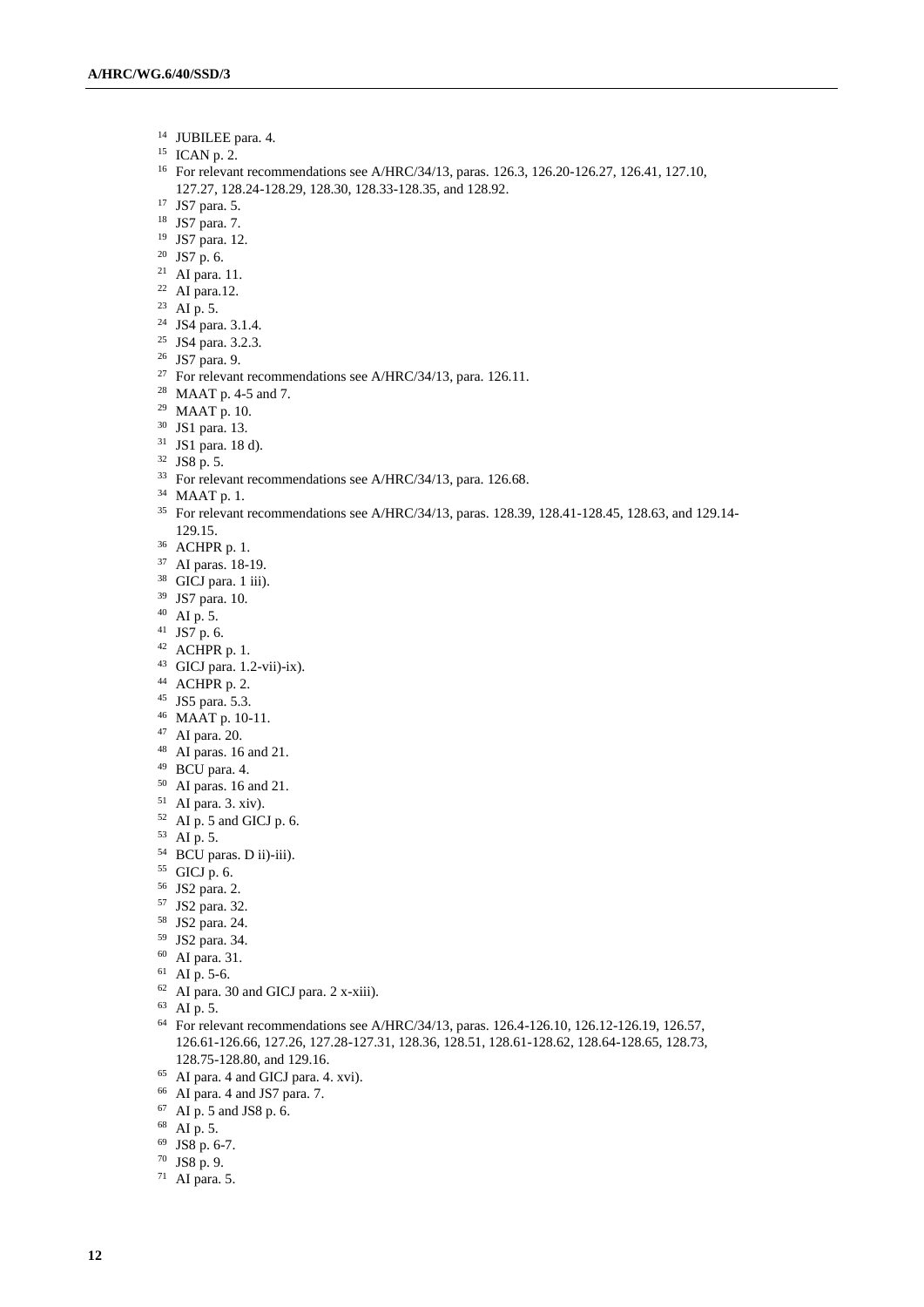- AI p. 5.
- For relevant recommendations see A/HRC/34/13, para. 126.67, 128.83-128.91, and 128.93.
- JS3 paras. 12-14, 17-18 and 20-27.
- ADF para. 16.
- ADF para. 16 and JS3 para. 19.
- ADF para. 16 and JS3 para. 15.
- JS3 para. 16.
- JS3 para. 37.
- AI para. 27.
- ADF para. 21 c), JS1 para. 18 e), JS3 para. 29 and JS9 para. 31 b).
- JS3 paras. 29 and 41.
- JS5 para. 5.1.
- FLD para. 2-5.
- AI para. 28 and FLD paras. 6-20.
- FLD para. j) , JS1 para. 18. e), JS3 para. 34, JS5 para. 5.1 and JS9 para. 31 c).
- AI p. 5.
- ADF para. 21 d), FLD para. 18 e) and JS9 para. 31 c).
- FLD paras. a), d), and f).
- FLD para. 18 k) and JS5 para. 5.1.
- JS3 paras. 51-55.
- JS3 para. 56 and JS5 para. 5.3.
- AI paras. 22-23.
- JS3 para. 44.
- JS3 para. 46.
- JS5 para. 5.2.
- ADF paras. 15 and 17.
- ECLJ paras. 9-15 and JUBILEE paras. 6-10.
- ADF paras. 21 b) and e).
- ECLJ para. 15.
- JUBILEE para. 11.
- AI para. 14.
- AI p. 5 and JS9 31 a).
- AI p. 5.
- <sup>105</sup> JS3 paras. 29 and 41.
- JS9 para. 24.
- JS9 para. 31 f).
- JS5 para. 4.1.
- JS5 para. 5.3.
- For relevant recommendations see A/HRC/34/13, para. 126.69
- ELIZKAELIZKA p. 3.
- For relevant recommendations see A/HRC/34/13, paras. 126.70-126.71, and 126.94.
- MAAT p. 5-6 and 8.
- JS6 para. 20.
- ADF para. 21 f).
- ELIZKAELIZKA p. 3.
- For relevant recommendations see A/HRC/34/13, paras. 126.72-126.74, 127.11, 127.41-127.42, and 128.95.
- JS7 paras. 19-22.
- ELIZKAELIZKA p. 3.
- JS4 4.1.5.
- ELIZKAELIZKA p. 3 and JS7 p. 11.
- JS7 p. 11.
- JS4 4.1.5 and JS7 para. 23.
- JS7 para. 21.
- JS6 para. 10 and JS7 para. 23.
- JS4 4.1.5.
- JS7 p. 11.
- JS6 paras. 9 10.
- JS4 paras. 4.2.1-4.2.5.
- JS6 para. 12 a)-b).
- For relevant recommendations see A/HRC/34/13, paras. 126.2, 126.36-126.40, 126.42-126.48, 126.58-126.60, 127.20-127.21, 127.32-127.40, 128.31-128.32, 128.66-128.72, and 128.74.